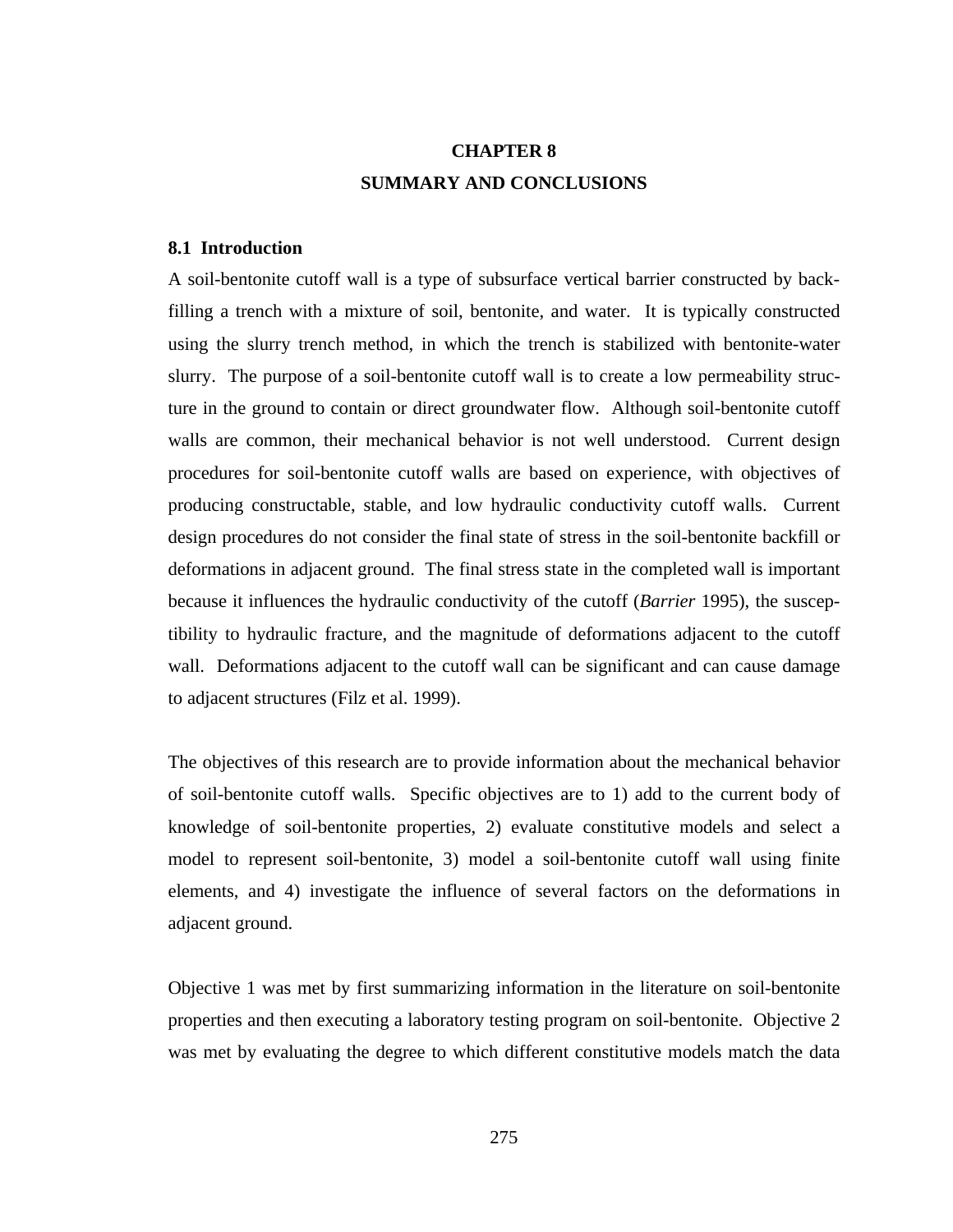from the laboratory testing program, and selecting a model that best represents the behavior of soil-bentonite. Objective 3 was met by developing a finite element model of a soil-bentonite cutoff wall using a well-documented case history. Objective 4 was met by performing parametric studies using the finite element model.

The rest of this chapter provides summaries and conclusions from the literature review, laboratory testing program, constitutive modeling of soil-bentonite, finite element modeling of a soil-bentonite cutoff wall, and parametric study. Also included in this chapter are a discussion of the practical implications of this research for the practicing engineer, and recommendations for future research.

## **8.2 Literature Review**

## Summary of Literature Review

A literature review was performed to gather information concerning the mechanical behavior of soil-bentonite cutoff walls. In addition, information on the construction process and design procedures for soil-bentonite cutoff walls was presented. The limited available information on mechanical properties and behavior of soil-bentonite cutoff walls can be categorized as follows: engineering properties of soil-bentonite, in situ stress-state of soil-bentonite backfill, and deformations of soil-bentonite cutoff walls and adjacent ground.

#### Conclusions from Literature Review

- 1. Current design procedures for soil-bentonite cutoff walls are based on experience, with the objective of achieving a soil-bentonite cutoff wall that is easily constructable, stable, and exhibits a low hydraulic conductivity. Current design procedures do not consider the final state of stress in the soil-bentonite backfill or deformations in adjacent ground.
- 2. Strength and compressibility data on soil-bentonite in the literature is limited; however, reported effective friction angles fall within a narrow range of 31 to 33 degrees.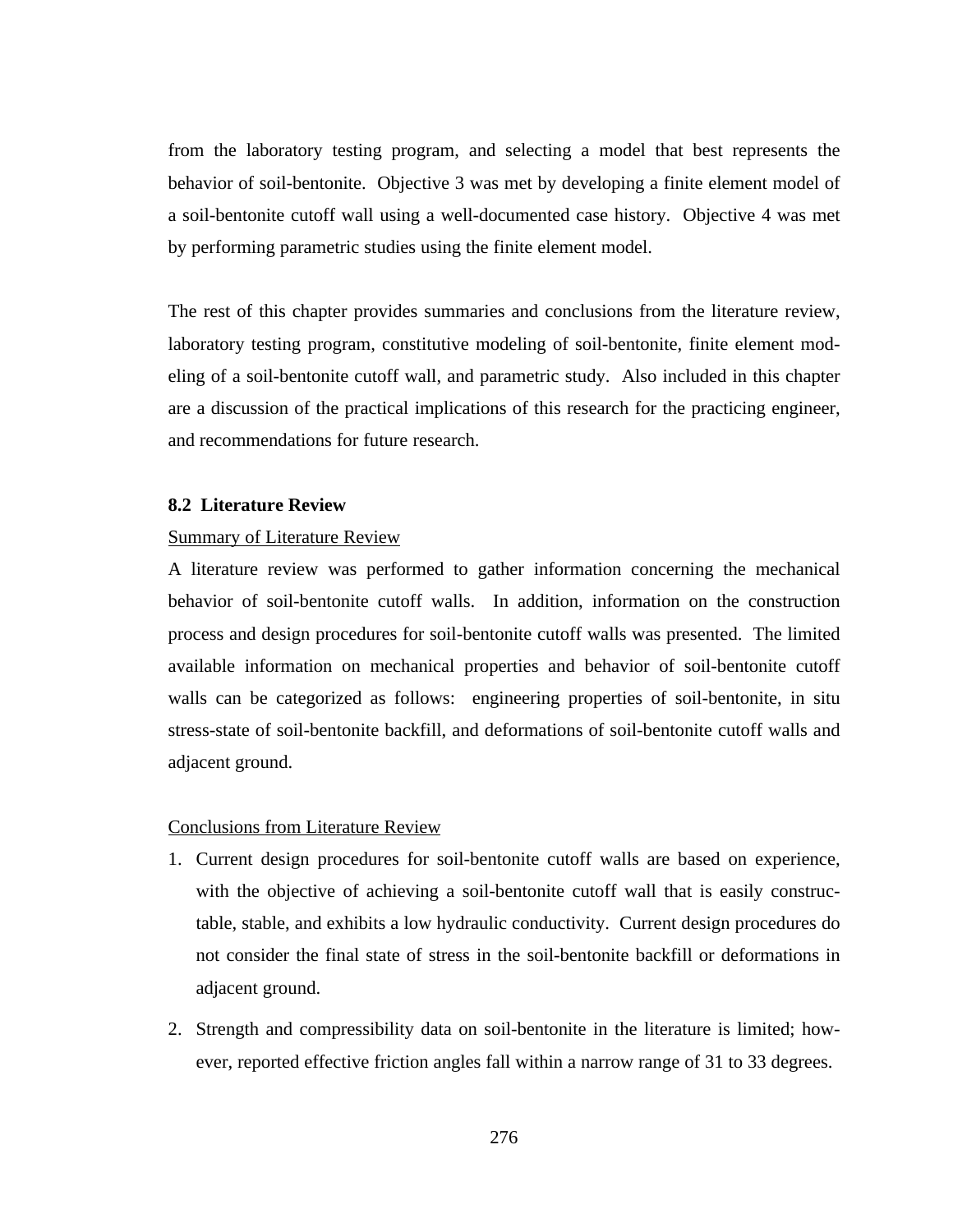- 3. Consolidation pressure is an important consideration for hydraulic conductivity testing. Increasing the consolidation pressure results in a decrease in hydraulic conductivity. In some cases, it appears that the consolidation pressures used in laboratory testing may have been too high, leading to under-estimates of hydraulic conductivity.
- 4. Two theories are available to predict the final stress-state in the soil-bentonite backfill, arching theory and lateral squeezing theory. According to both theories, the effective stresses in the backfill are smaller than geostatic stresses. To date, there is only limited field data to support the theories (Evans et al. 1995; Khoury et al. 1992).
- 5. The final stress state in the completed wall is important because it influences the hydraulic conductivity of the cutoff (*Barrier* 1995), the susceptibility to hydraulic fracture, and the magnitude of deformations adjacent to the cutoff wall.
- 6. Deformations due to construction of soil-bentonite cutoff walls and excavation of slurry filled trenches have caused damage to adjacent structures (Filz 1996). There is very limited field data on deformations in adjacent ground due to construction of soilbentonite cutoff walls. One case history was found that was well instrumented, with inclinometers installed adjacent to a soil-bentonite cutoff wall. The inclinometer data indicate that the majority of measured lateral deformations occurred after construction of the cutoff wall, most likely due to consolidation of the soil-bentonite backfill.

## **8.3 Laboratory Testing Program**

## Summary of Laboratory Testing Program

A laboratory testing program was performed on three soil-bentonite mixtures (SB1, SB2, and SB3) to determine strength and compressibility properties. The soil-bentonite mixtures were fabricated in the laboratory by mixing various soils. SB1 and SB2 are identical except that SB1 was made with distilled water and SB2 was made with tap water. SB1 is classified as a clayey sand (SC) according to the Unified Soil Classification System (USCS), and SB3 is classified as a silty sand (SM) according to the USCS.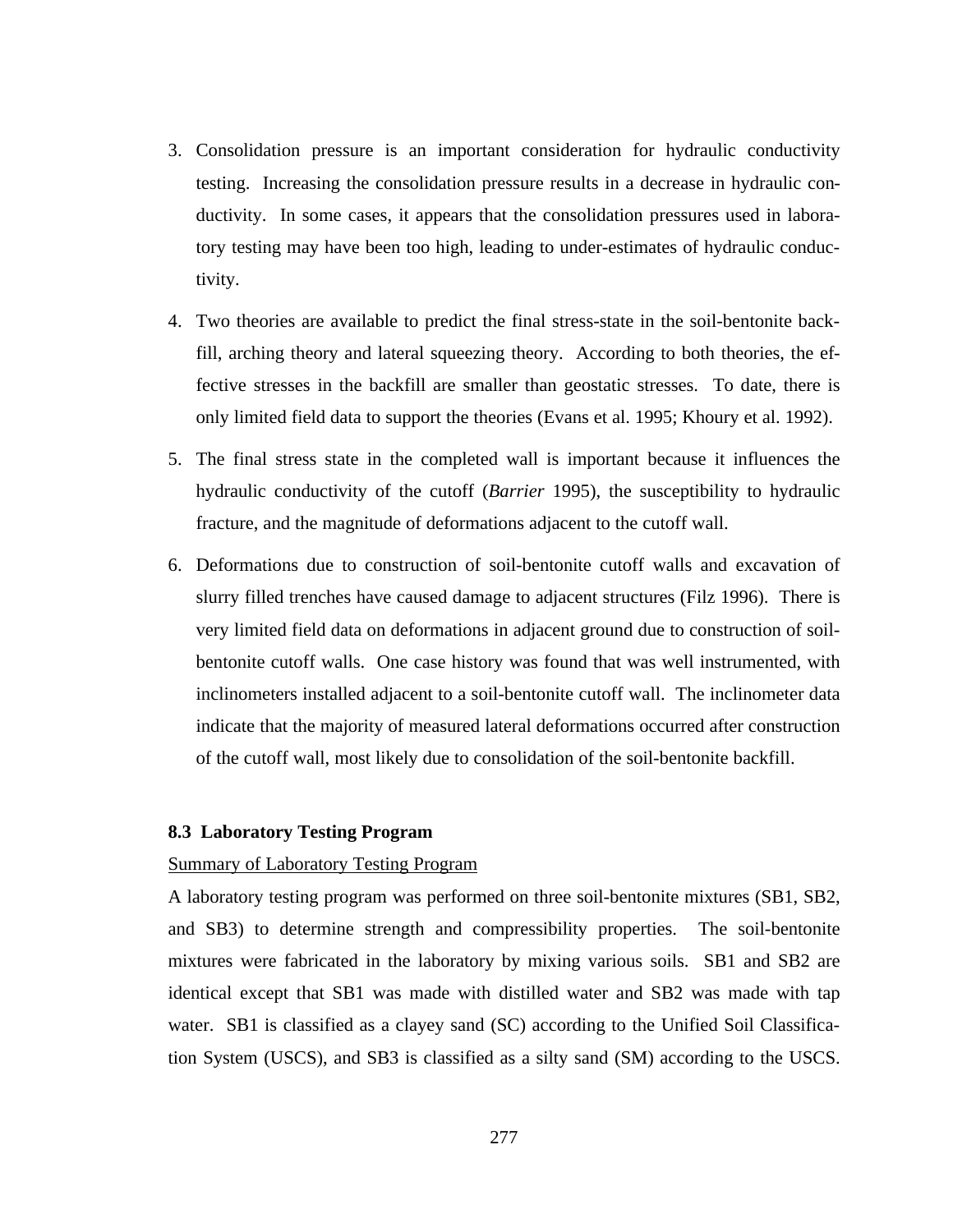SB1 has 1.5% bentonite (by dry weight) and 35% plastic fines. SB3 has 3% bentonite and 16% non-plastic fines.

The most extensive testing was performed on SB1. Index testing and slump testing were performed. Consolidation properties were found from 1-D and isotropic consolidation tests. Hydraulic conductivity tests were performed in rigid wall permeameters. Stressstrain properties were determined from anisotropic and isotropic CU compression tests and isotropic CD compression tests.

Only hydraulic conductivity tests were performed on SB2. Tests were performed in flexible and rigid wall permeameters.

Extensive testing was also performed on SB3, but with a slightly smaller scope than the testing performed on SB1. Index tests and 1-D consolidation tests were performed. Hydraulic conductivity tests were performed in rigid wall permeameters. Stress strain properties were determined from isotropic CU and CD tests.

#### Conclusions from Laboratory Testing Program

- 1. The relationship between slump and water content was plotted for SB1, as well as for various soil-bentonite mixtures in the literature. The slump increases as water content increases, and all of the data falls within a narrow band regardless of the grain size distribution of the soil-bentonite.
- 2. The same hydraulic conductivity was measured for SB1 and SB2. The mixtures are identical except that SB1 was created and permeated with distilled water and SB2 was created and permeated with tap water. The results indicate that for this soilbentonite mixture, the effect of using distilled water versus tap water for hydraulic conductivity testing is not significant.
- 3. Hydraulic conductivity testing using 4 different permeameter types gave similar results. The most consistent results were found for tests using consolidation per-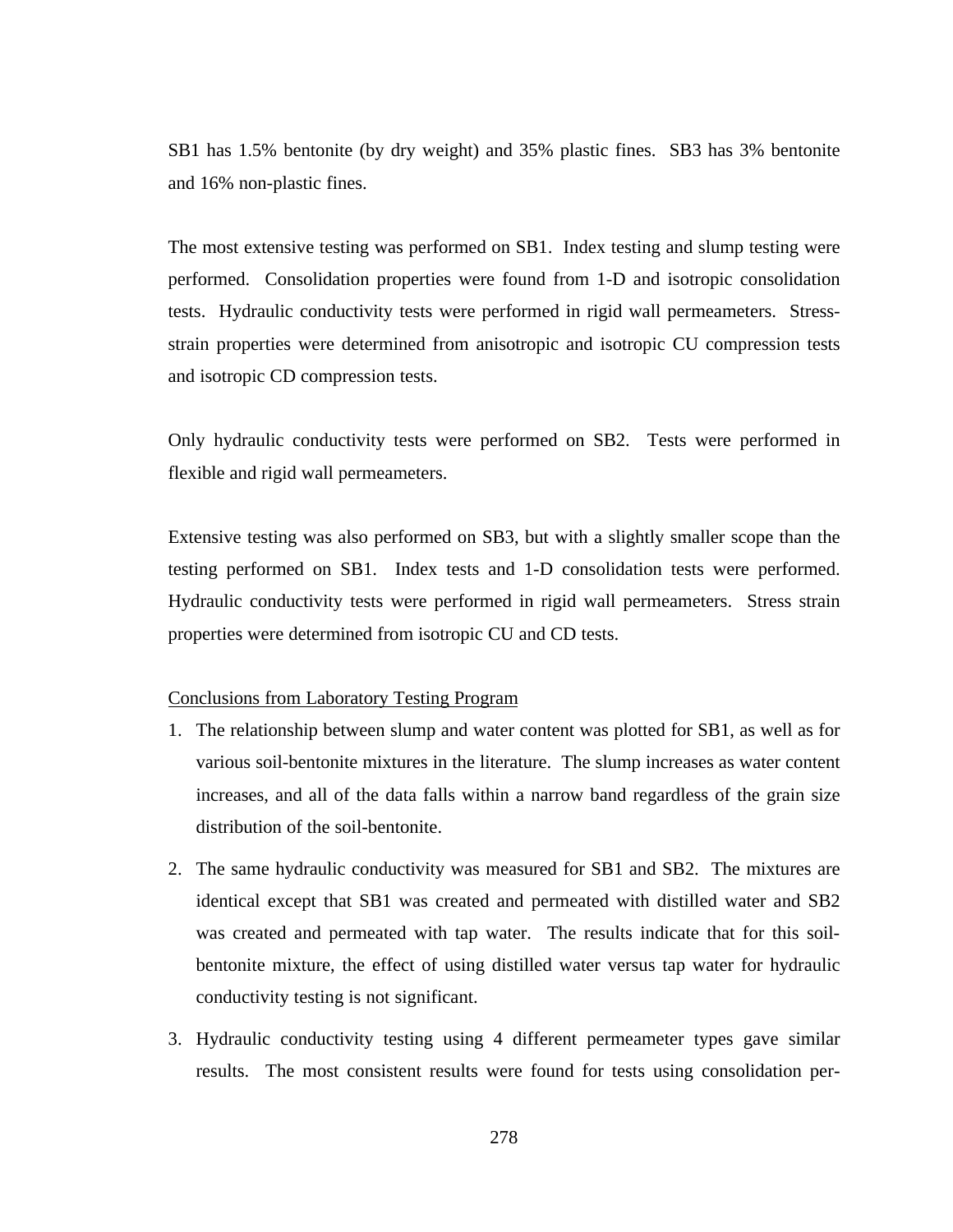meameters, flexible-wall permeameters, and API tests. Less consistent results were found for compaction mold permeameters.

- 4. For all of the soil-bentonite mixtures, the measured hydraulic conductivity decreases with increasing vertical consolidation pressure. The effect is more pronounced for SB1 and SB2 than SB3. This may be due to the fact that SB1 and SB2 have a higher percentage of fines than SB3 and were found to be more compressible than SB3.
- 5. The hydraulic conductivity for SB1 and SB2 was higher than the hydraulic conductivity for SB3 at all consolidation pressures. The percentage of bentonite appears to have a larger influence on hydraulic conductivity than fines content since SB1 and SB2 has 1% bentonite and 36% plastic fines and SB3 has 3% bentonite and 16% nonplastic fines.
- 6. For 1-D consolidation tests on SB1, the coefficient of consolidation exhibits a significant increase as the vertical effective stress increases.
- 7. The void ratio for SB1 and SB3 has a unique relationship with the logarithmic of mean stress for both isotropic and one dimensional consolidation.
- 8. It is difficult to form specimens of soil-bentonite for testing in triaxial cells due to the high slump of the soil-bentonite. Using new procedures and slightly modified triaxial cell equipment, specimens could be formed in the triaxial cell to isotropic consolidation pressures as low as 5 psi. Area and membrane corrections were applied to all triaxial data. Membrane corrections for the consolidation phase were found to be significant for soil-bentonite mixtures if consolidation is performed in the triaxial cell.
- 9. Isotropic CU tests performed on SB1 resulted in stress paths indicative of an unusually high pore pressure response. Isotropic CU tests on SB3 exhibited similar stress paths to SB1, but with slight strain softening behavior. The effective friction angle for SB1 was found to be 32 degrees from both CU and CD strength envelopes. The cohesion intercept is zero. The effective friction angle for SB3 was found to be 32 degrees from the CU strength envelope and 33 degrees from the CD strength envelopes. The cohesion intercept is zero.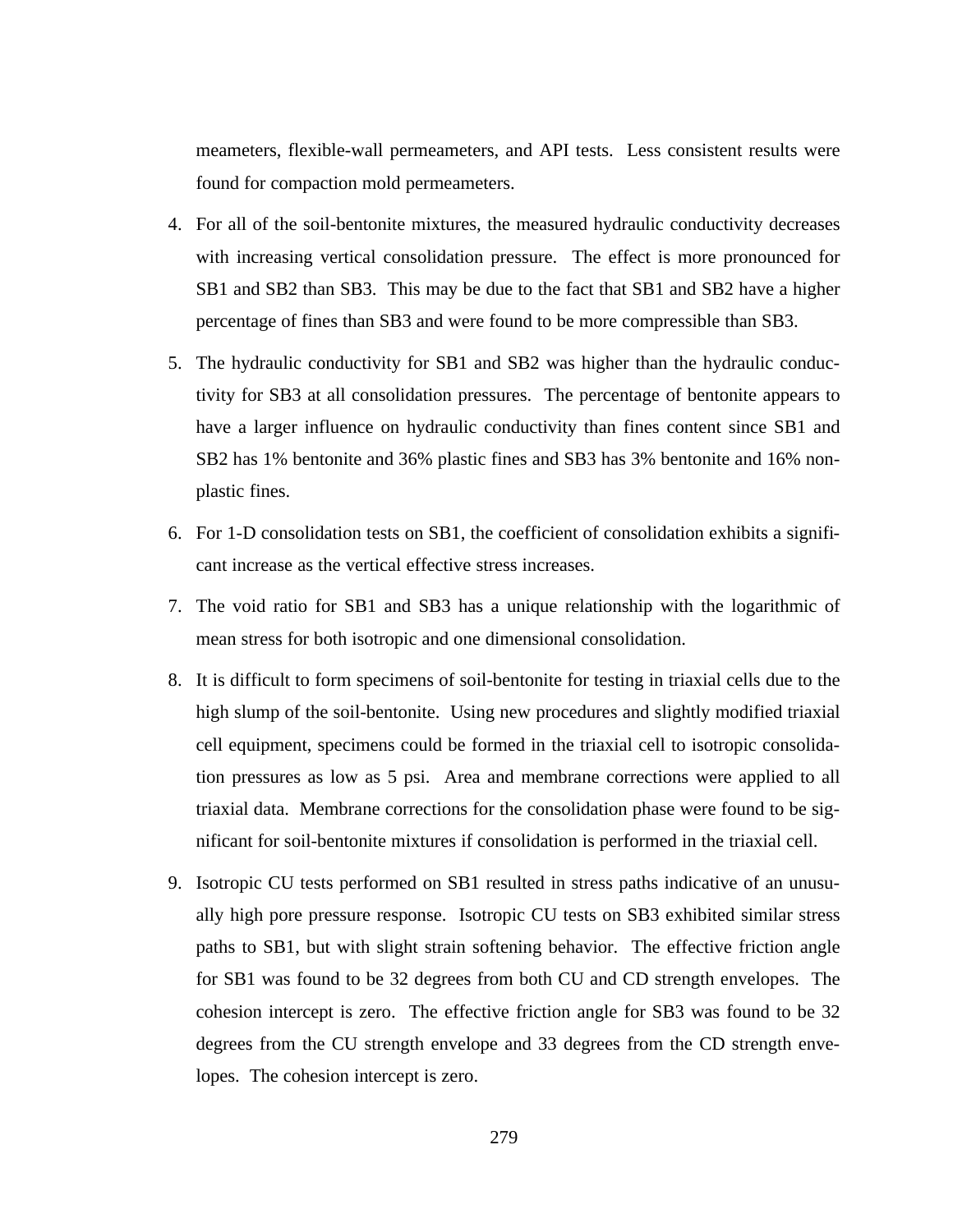- 10. A  $K_0$  value of 0.57 was measured for SB1 in a  $K_0$  triaxial test. Triaxial compression on the  $K_0$  consolidated sample exhibited strain softening.
- 11. SB1 exhibited contractive behavior in undrained shear and drained shear for samples with OCR values below 3.1 and dilatant behavior for samples with OCR values above 7.8.

## **8.4 Constitutive Modeling of Soil-Bentonite**

## Summary of Constitutive Modeling of Soil-Bentonite

A review of the literature indicates that a constitutive model, for engineering purposes, should be as simple as possible (Wood 1990; Wroth and Houlsby 1985), and it should be possible to find the model parameters from conventional soil tests (Duncan 1994). These were the guiding principals used to select a constitutive model for soil-bentonite. The following three existing constitutive models were evaluated for their ability to describe the behavior of soil-bentonite SB1: a nonlinear hyperbolic model, Cam Clay model, and Modified Cam Clay model. These models are commonly used and are relatively simple models. Two Modified Cam Clay type models were then evaluated to provide models that more accurately describe the behavior of soil-bentonite. These models are referred to as the R model and the RS model. These models are simple cases of a more complex existing model. The extensive laboratory testing program performed on soil-bentonite mixture SB1 provided the stress-strain data to evaluate the constitutive models. The model parameter values for SB1 were obtained for each of the models. The models were then evaluated to determine how well they match the laboratory test data. In the course of evaluating the models, the shape of the yield surface and the plastic potential surface was estimated for SB1. Of the constitutive models studied, the RS model gives the best representation of soil-bentonite mixtures in conventional laboratory tests. The RS model is a non-associative Modified Cam Clay type model that has parameters to change the yield surface and plastic potential surface into ellipses of varying shapes.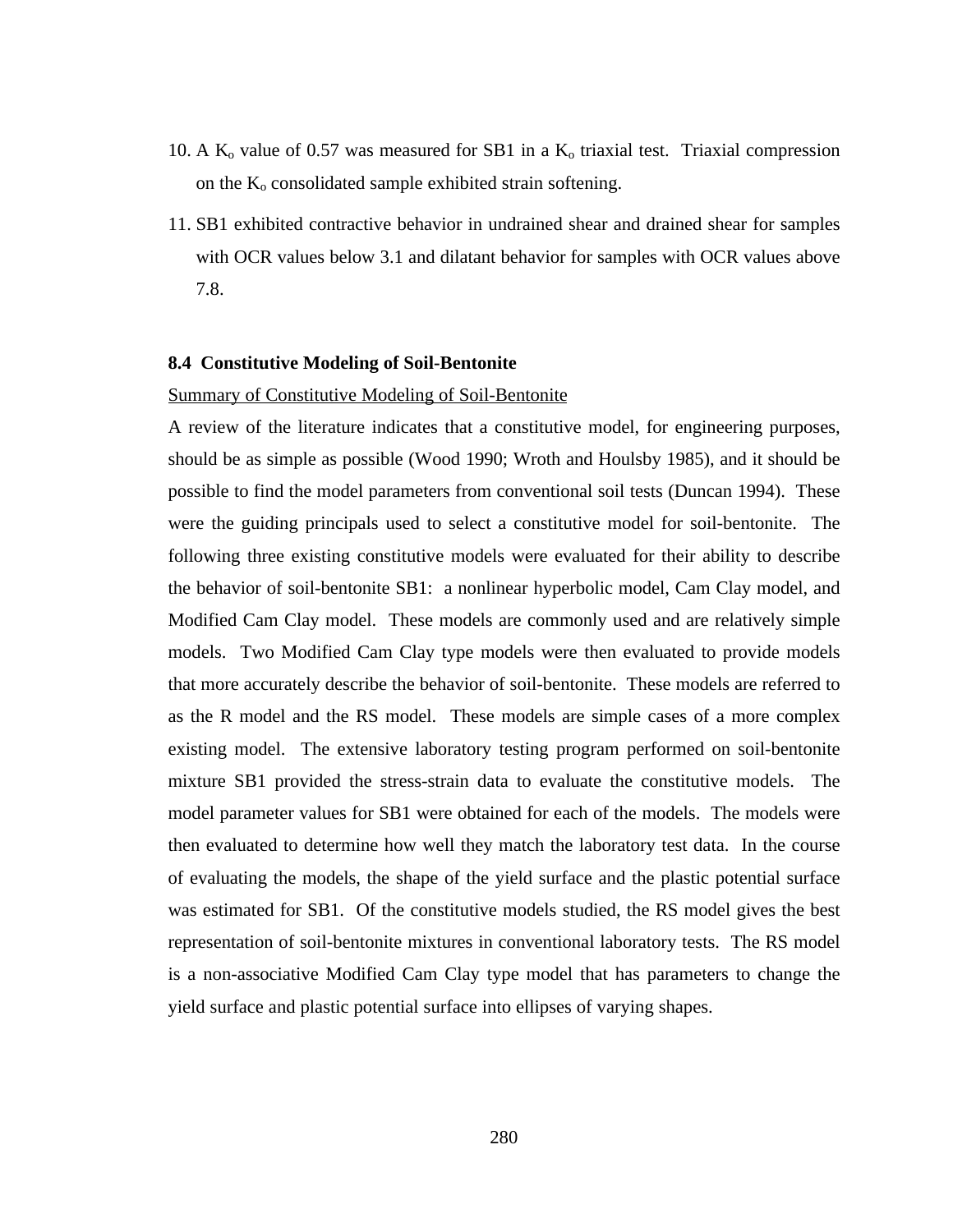#### Conclusions from Constitutive Modeling of Soil-Bentonite

- 1. If the hyperbolic model parameter values for SB1 are found from CD tests, the model can accurately predict CD tests but not 1-D consolidation tests. If the hyperbolic model parameter values for SB1 are found from 1-D consolidation tests, the model can accurately predict 1-D consolidation tests but not CD tests. The hyperbolic model cannot accurately predict pore pressure generation and dissipation during coupled consolidation analysis (Duncan 1994).
- 2. The Cam Clay model and the Modified Cam Clay model can be used to predict both drained and undrained behavior with one set of parameter values. The Cam Clay model gives a good prediction of CD tests but over predicts the undrained strength of SB1. The Cam Clay model predicts a physically unreasonable stress-state for  $K_0$  consolidation conditions. The Modified Cam Clay model gives a fair prediction of CD tests but greatly over predicts the undrained shear strength. The Modified Cam Clay model gives a good prediction of 1-D consolidation and predicts a reasonable value for  $K_{\alpha}$ .
- 3. The shape of the yield surface for SB1 was found from a series of CD tests performed on overconsolidated samples. The shape of the yield surface is elliptical and has a different shape to the left and the right of the critical state line. It is a different shape than the elliptical yield surface used in the Modified Cam Model. The shape of the plastic potential surface for SB1 was also found from the same series of CD tests. The shape of the plastic potential surface is elliptical and has a different shape than the yield surface.
- 4. A method was developed to estimate the Poisson's ratio of soil-bentonite from the results of CU tests and consolidation tests. The method assumes that the Poisson's ratio is constant and that the shear modulus is a function of mean effective stress. In Chapter 5 it was shown that the method worked well for estimating Poisson's ratio for soil-bentonite, but not for heavily overconsolidated clays.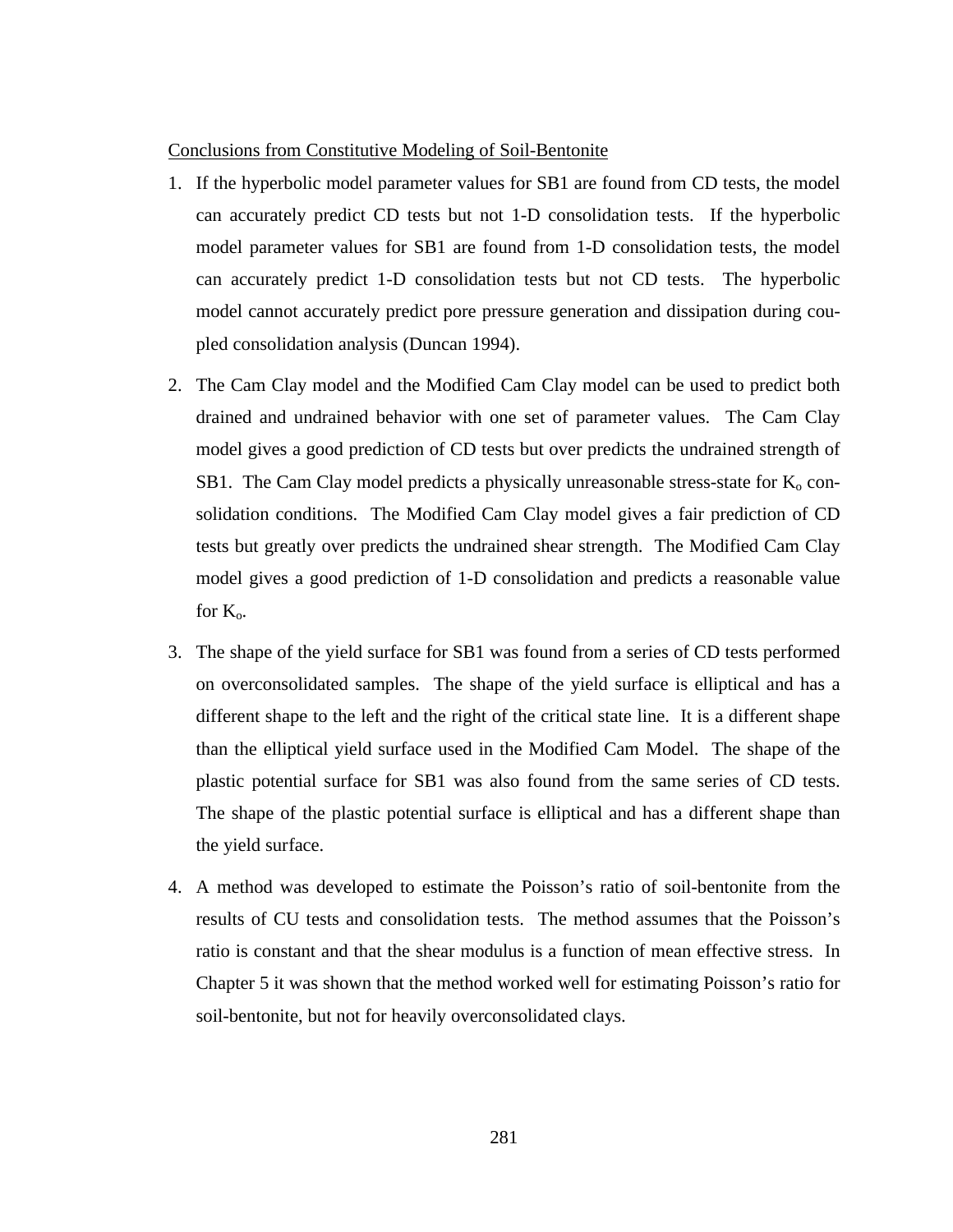- 5. The R model is an associative, Modified Cam Clay type model with an elliptical yield surface whose shape can be varied with the R parameter. The R model either gives a good prediction of the CU tests and a poor prediction of the CD test, or a good prediction of the CD tests and a poor prediction of the CU test, depending on the value of R that is used.
- 6. The RS model is a non-associative, Modified Cam Clay type model that has parameters to change the yield surface and plastic potential surface into ellipses of varying shapes. The R parameter changes the shape of the yield surface, and the S parameter changes the shape of the plastic potential surface. The R and S values can be estimated from CU tests and CD tests respectively. By varying R and S, an optimum pair was found for SB1 that provided a good prediction of CU tests, CD tests, 1-D and isotropic consolidation tests, and predicts a reasonable  $K_0$  value.
- 7. The RS model also provided a good estimate of CU and CD tests performed on SB3. Although the compressibility of SB1 and SB3 is different, the R and S values were found to be the same.

#### **8.5 Finite Element Modeling of a Soil-Bentonite Cutoff Wall**

#### Summary of Finite Element Modeling of a Soil-Bentonite Cutoff Wall

Previous examples of finite element modeling of soil-bentonite cutoff walls were presented and evaluated. The examples are limited in number and much simpler than the model developed for this research.

A finite element model of a soil-bentonite cutoff wall was developed for this research to simulate all stages of construction including excavation of the trench under bentonitewater slurry, replacement of the bentonite-water slurry with soil-bentonite backfill, and consolidation of the soil-bentonite backfill. The Raytheon case history described in Chapter 5 was simulated. The finite element program SAGE (Bentler et al. 1998), developed at Virginia Tech, was used for the analyses. Fully coupled fluid flow and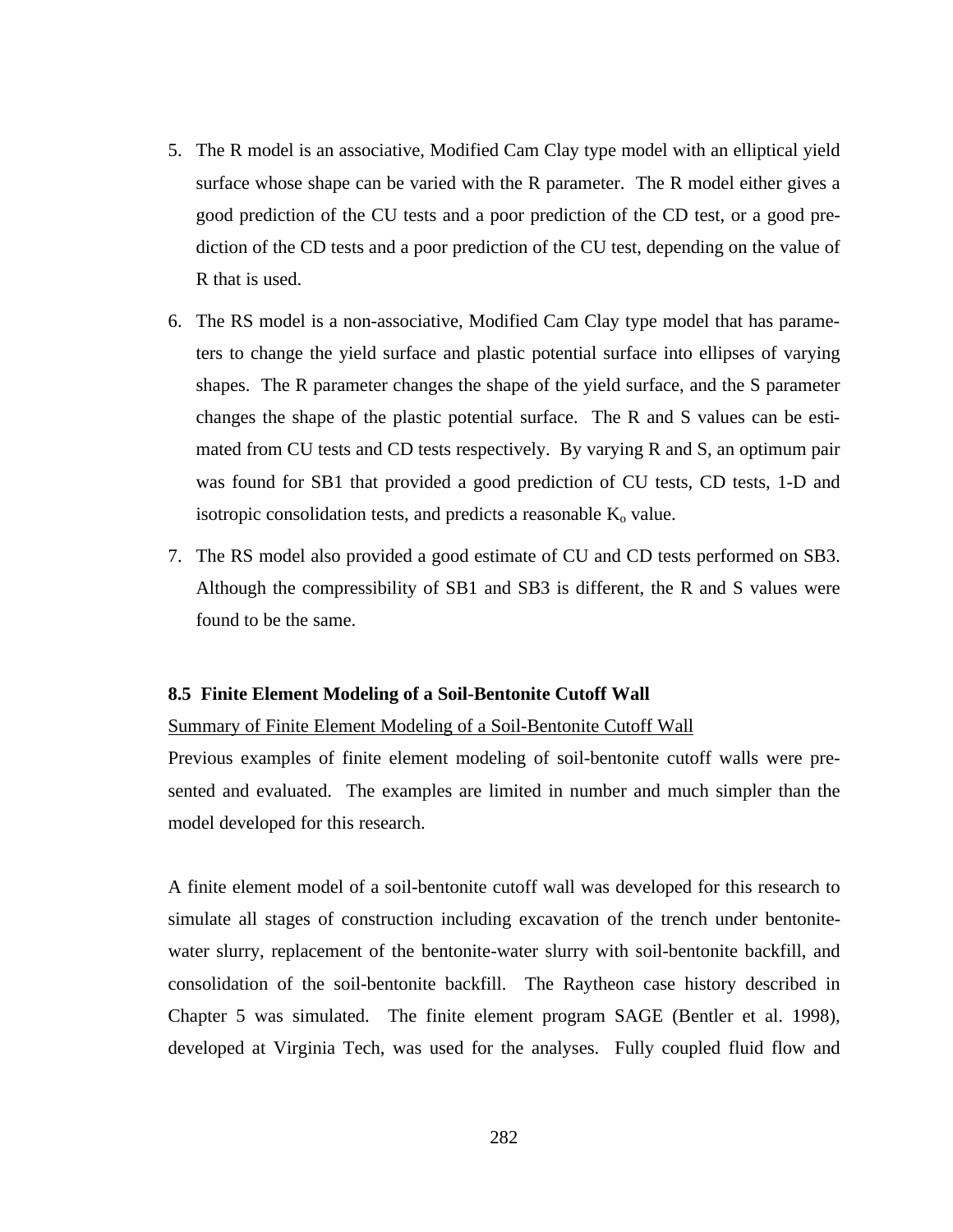deformation analyses were used. The RS constitutive model was implemented into SAGE and was used to represent soil-bentonite.

Half of the soil-bentonite trench and the area contained by the cutoff wall was modeled with the finite element mesh. Three columns of elements were used to model the halfwidth of the soil-bentonite trench. The depth of the trench was 100 ft deep, and the halfwidth was 1.5 ft.

To model the site conditions, geotechnical data were compiled from laboratory tests, field tests, and in situ tests performed by others. From this data, a soil profile and material parameter values were interpreted. A soil profile consisting of layers of clay and sand was developed. The Duncan and Chang (1970) hyperbolic model was used to model the sand, and the Modified Cam Clay model (Roscoe and Burland 1968) was used to model the clay.

The excavation phase was modeled by removing the elements in the trench and applying stress distributions to the trench wall and trench bottom to represent the bentonite-water slurry pressure. The backfilling phase was modeled by placing rows of soil-bentonite starting from the bottom of the trench and removing the appropriate stress distributions representing the bentonite-water slurry. Much difficulty was encountered to achieve a reasonable stress-state in recently placed soil-bentonite elements. A reasonable initial stress-state for recently placed soil-bentonite was estimated from laboratory and in situ data. This initial stress-state was revised during calibration of the model. In order to achieve the desired stress-state in recently placed soil-bentonite elements, it was necessary to assign excess pore pressures in the elements with a "heavy" unit weight of water, use a very low Young's Modulus for the soil-bentonite during placement, and place only one row of soil-bentonite at a time. After backfilling, the initial excess pore pressures in the soil-bentonite were allowed to dissipate over time by modeling consolidation of the soil-bentonite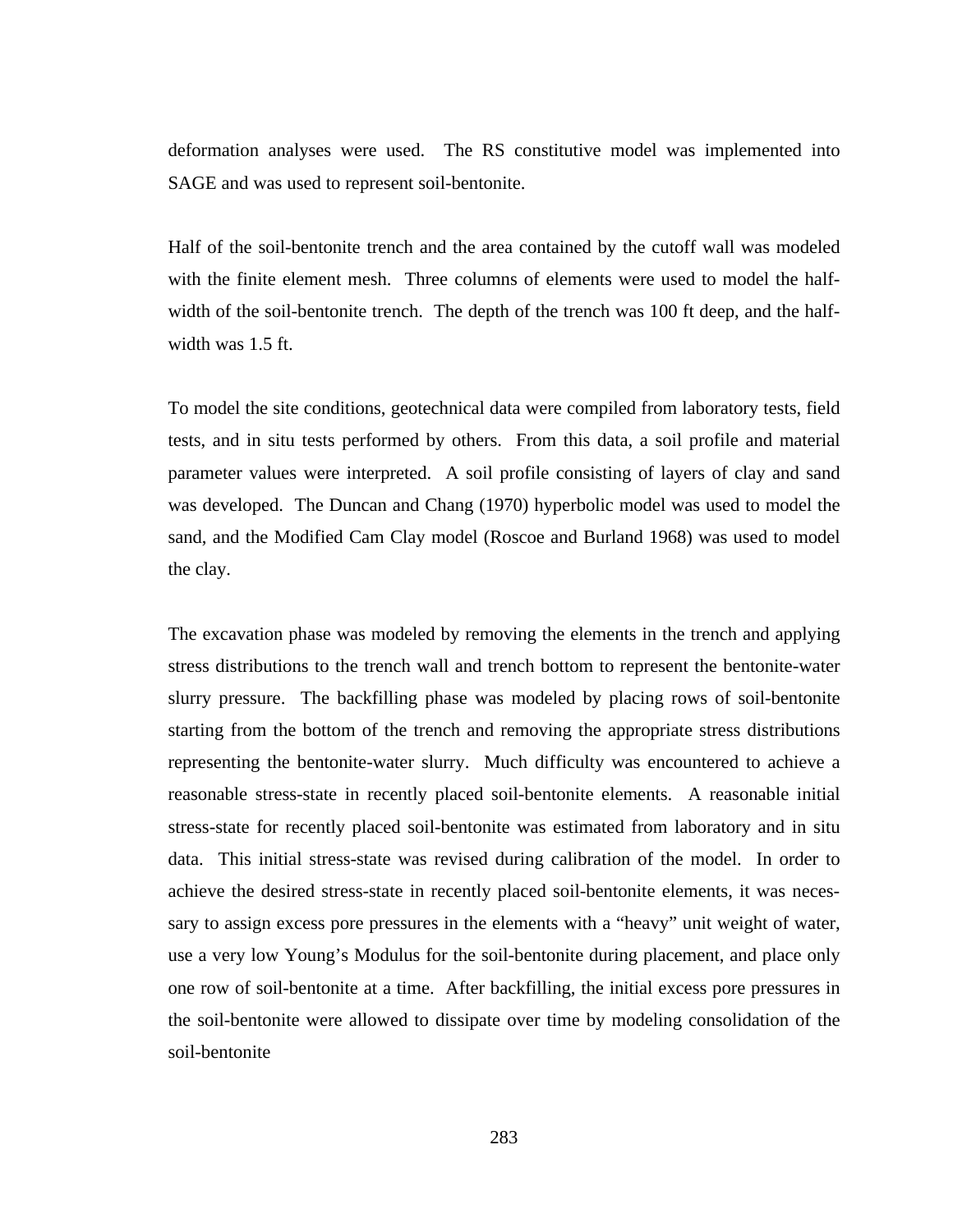The model was calibrated using lateral movements from inclinometers and vertical movements from settlement points. Each construction phase was calibrated using the measured incremental movements. Before calibration, the model over predicted the deformations for each phase. During calibration some material properties were changed in order to match the predicted deformation to the measured deformations. The following changes were made during calibration: the assumed initial effective stress of the soilbentonite was increased, the  $R_f$  value for the sand was increased, the  $K_{ur}$  value for the sand was increased, and the Poisson's ratio value of the clay was decreased.

Good agreement was achieved between predicted and measured deformations in adjacent ground after calibration. The predicted and measured lateral deformations were within 1/4 inch for all phases of construction. The predicted settlements were within 1/4 inch to 1/2 inch of the observed settlements during excavation and backfilling. The predicted settlements were within 1/2 inch of most of the settlement points.

#### Conclusions from Finite Element Modeling of a Soil-Bentonite Cutoff Wall

- 1. Previous examples of finite element modeling of soil-bentonite cutoff walls indicate that simply changing material properties does not model the excavation and backfilling phases accurately. The changes in stresses that result due to excavation and backfilling must be modeled by removing the elements and backfilling with new elements. It is important to assume a realistic initial stress condition for the soil-bentonite first placed in the trench. In addition, the sides of the trench must be allowed to move in order to accurately model the consolidation of the soil-bentonite.
- 2. The permeability of the filter cake was modeled by "smearing" the hydraulic conductivity of the filter cake into the element of soil adjacent to the trench wall. The hydraulic conductivity of the adjacent element was reduced to reflect the lower hydraulic conductivity of the filter cake. This procedure helped with convergence of the finite element model.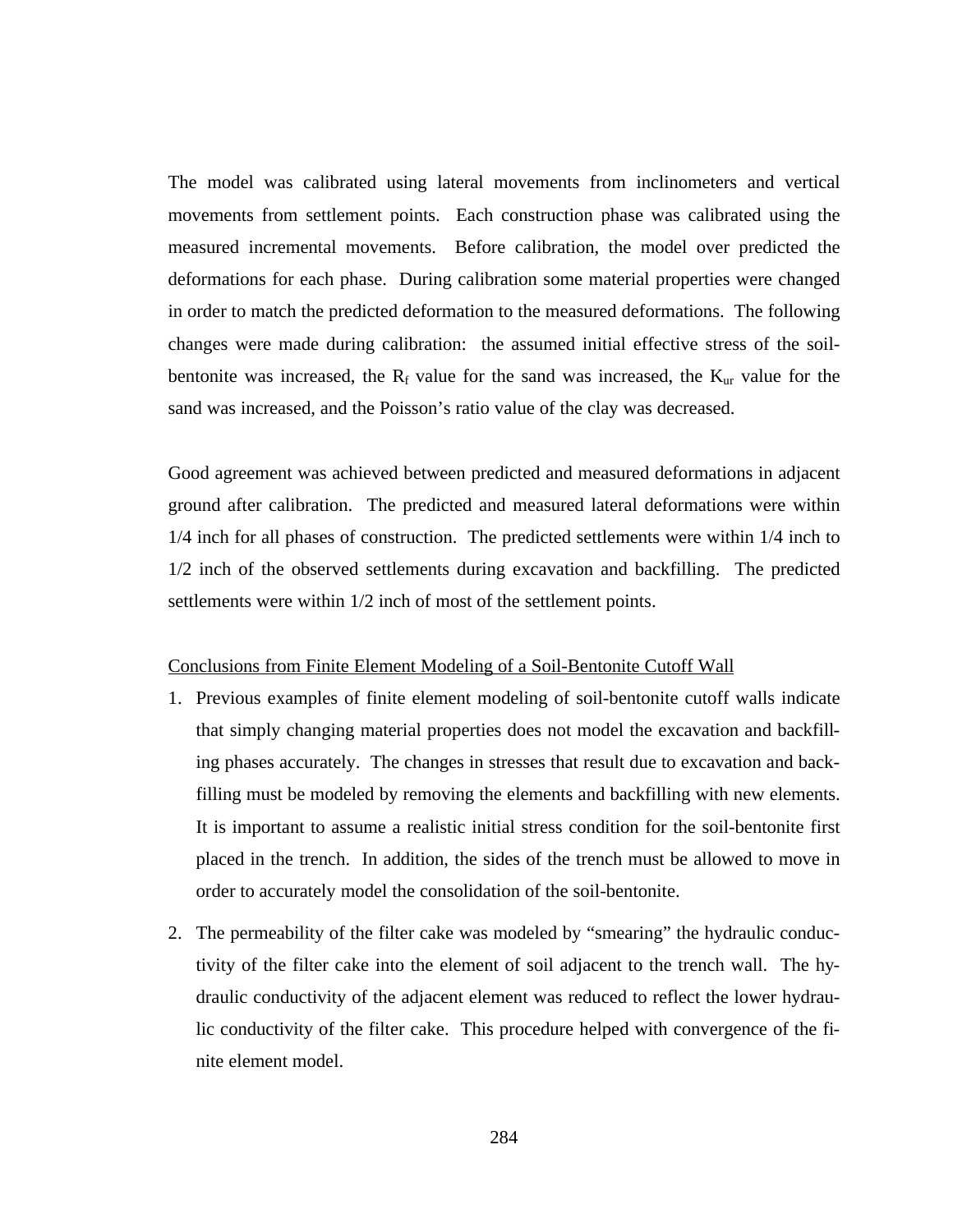- 3. A limitation of using the computer program SAGE was that for coupled fluid flow and deformation analysis, saturation of the soils is necessary. To accurately model the consolidation of soil-bentonite using SAGE, it was necessary to assume that negative pore pressures existed in the native ground and the soil-bentonite above the water table. This assumption increases the effective stress above the water table and may unrealistically increase settlement predictions in some circumstances. For the Raytheon case history, the assumption may be reasonable due to capillary rise in the existing silty sand and clay soils.
- 4. A limitation of using the computer program SAGE was that interface elements did not work properly for excavation and placement of interface elements during coupled fluid flow and deformation analyses. Since interface elements were not available, thin 2-D elements of soil-bentonite were used next to the trench wall. These elements did not perform well after failure at some of the gauss points, as discussed in the next section.
- 5. The initial effective vertical stress in recently placed soil-bentonite was first estimated to be 40 psf. This was estimated based on the initial water content of the soilbentonite and stress-strain relationships from 1-D consolidation tests. During calibration of the model, this stress was found to be too low, and produced movements during backfilling that were too large. An initial effective vertical stress of 100 psf was found to produce deformations during backfilling that matched measured deformations.
- 6. It was found that recently placed elements of soil-bentonite would have initial negative effective stresses using the assumptions used by SAGE for fill placement. It is thought that the Young's modulus assumed by SAGE for fill placement was too high. This resulted in shear stresses in the elements that were too high, and negative vertical and horizontal effective stresses. SAGE was modified to allow control of the material model and material properties during fill placement. When an elastic model with a very low Young's modulus was used for soil-bentonite elements during fill placement, the desired initial stress-state in the soil-bentonite was achieved.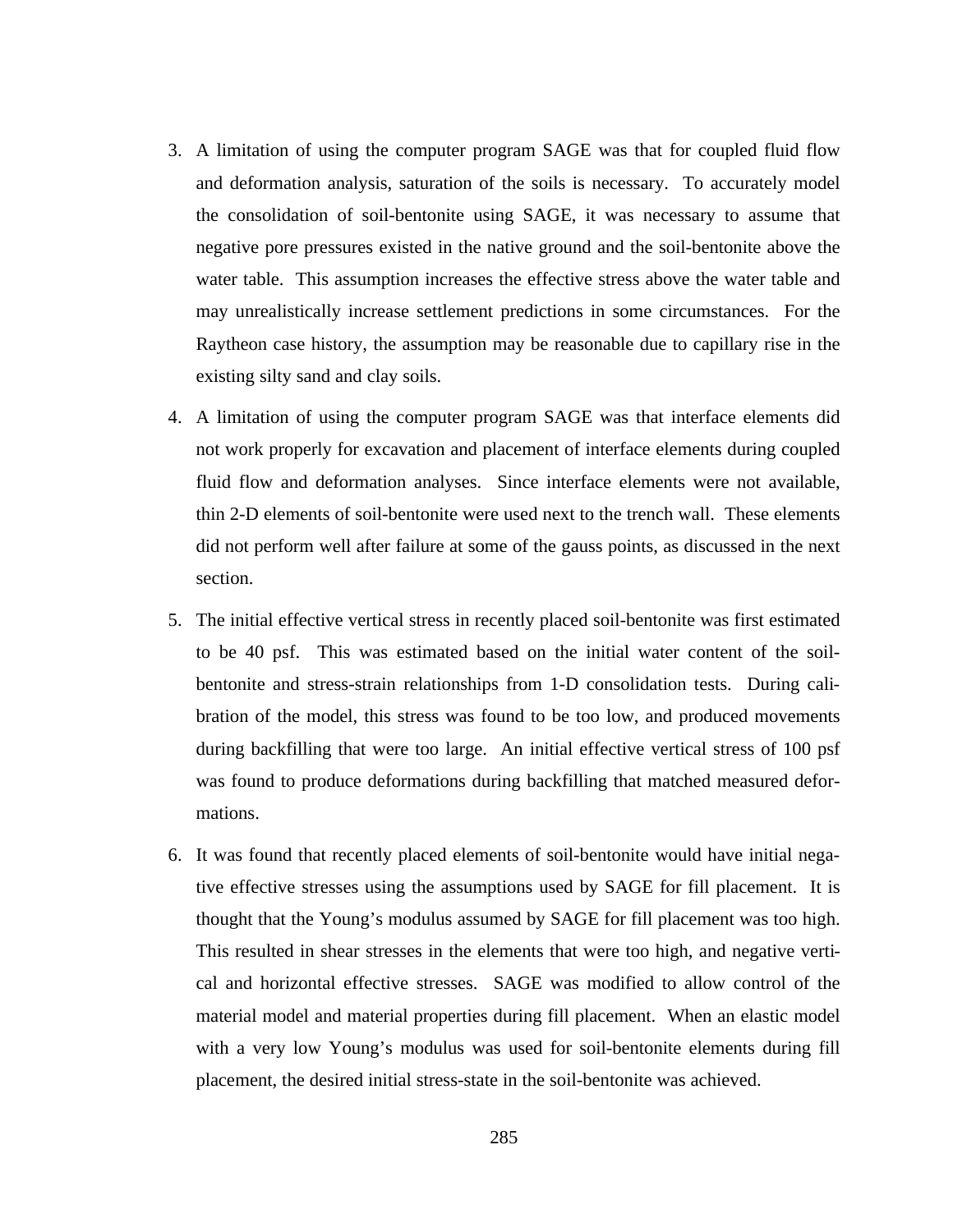- 7. In order to achieve the desired stress-state in recently placed soil-bentonite elements, it was necessary to assign excess pore pressures in the elements with a "heavy" unit weight of water. In SAGE, the initial stresses of recently placed elements are calculated from the finite element method using the unit weight of the fill and initial pore pressures. Initial pore pressures are specified with the use of a piezometric line. A height of the piezometric line was calculated to establish high pore pressures in recently placed elements that would give the desired initial effective stress at the center of the elements. A "heavy" unit weight of water equal to 117.5 pcf was assigned to the piezometric line. The unit weight of water was just slightly below the unit weight of the soil-bentonite (118 pcf). This was used to achieve essentially the same vertical effective stress throughout the depth of a recently placed element.
- 8. In order to achieve the desired stress-state in recently placed soil-bentonite elements, it was necessary to place only one row of soil-bentonite at a time. It was found that a maximum height to width ratio of 5:1 was necessary to achieve the desired stresses consistently across the row and for each subsequently placed row. If a larger height to width ratio was used, the effective stress in the soil-bentonite elements was too low or negative, and was not constant for each row.

The following trends were found during the model calibration process. These trends were not used in calibrating the model, but they are provided here for completeness. These trends may be specific to modeling the case history.

- 1. Reducing the  $K_0$  value of the existing sands reduced the amount of lateral deformations during excavation, but had little effect on deformations during backfilling and consolidation.
- 2. Assuming essentially undrained conditions for the excavation and backfilling phases resulted in the same deformations as assuming that drainage occurs during these phases. At the Raytheon site, the time between excavation and the end of backfilling was 42 days at the analyzed section. The undrained conditions were simulated by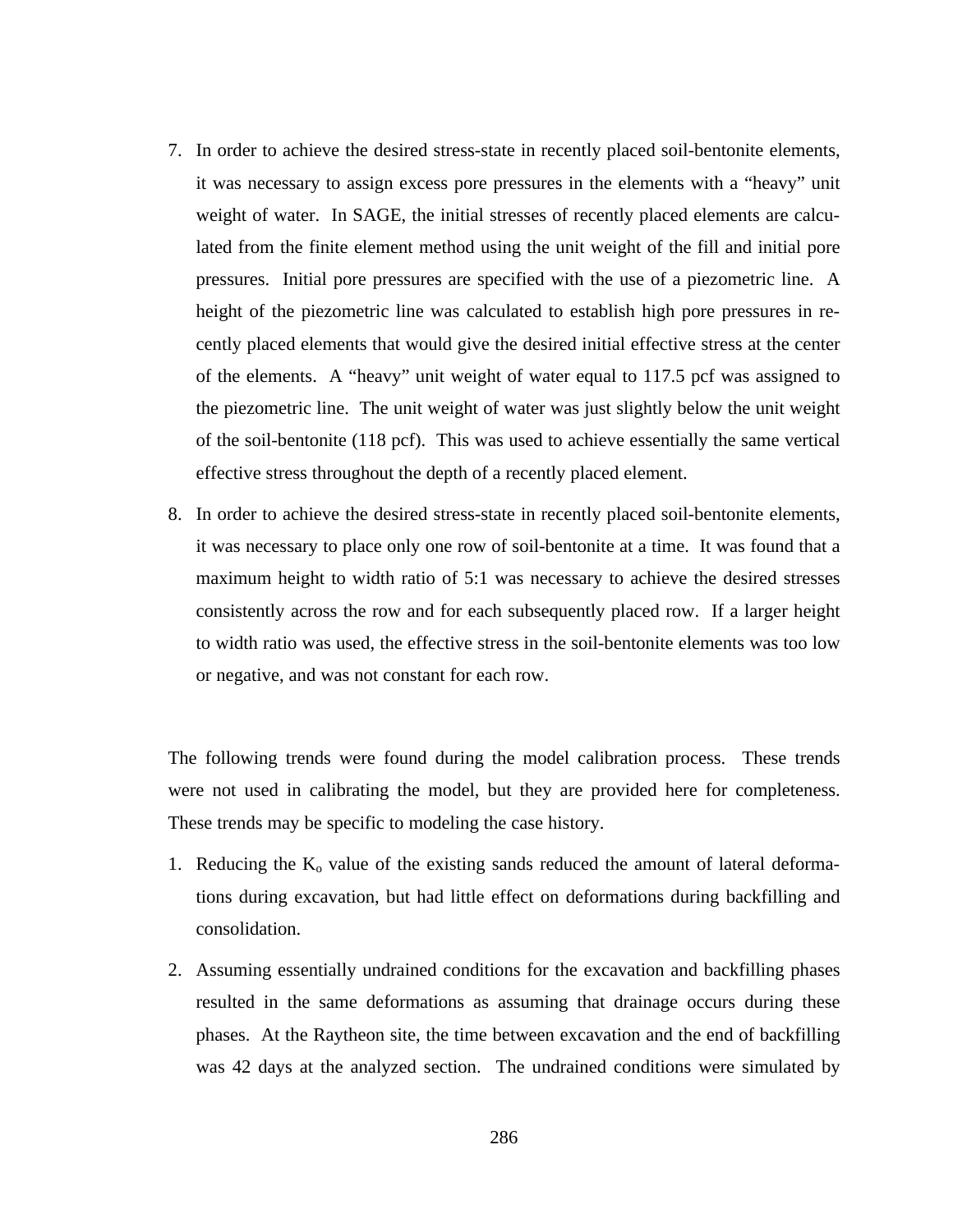using a very short time between excavation and backfilling of less than 0.3 days. There may have been no difference between these two cases because of the clayey nature of the Raytheon site and the low permeability of the native soils.

#### **8.6 Parametric Study using Finite Elements**

#### Summary of Parametric Study using Finite Elements

The finite element model described in the previous section was used to perform a parametric study. Various elements of the model were changed to evaluate the influence of existing soil conditions, soil-bentonite properties, and trench configurations on the predicted deformations. The same mesh and boundary conditions used for analysis of the Raytheon case history was used for the parametric study.

A base case analysis was run first assuming a normally consolidated, medium dense sand site. The results of the base case analysis were presented in detail and evaluated. The evaluation indicated that there is good confidence in the prediction of deformations in the adjacent ground, but there is lower confidence in the predicted stresses in the soilbentonite and the settlement of the soil-bentonite in the trench. The predicted deformations in the adjacent ground compare well to the deformations predicted and measured for the Raytheon case history. As a result of failure at some of the gauss points in some soilbentonite elements, the final stresses in the consolidated soil-bentonite may be too high, and the settlement of the soil-bentonite may be over predicted.

A parametric study was performed assuming uniform sand sites of varying density and OCR value. The R parameter,  $\lambda$  parameter, and  $\kappa$  parameter were varied for the soilbentonite. The height of the water table and the depth of the trench was also varied. The effect of these changes on the deformations in adjacent ground was reported.

The factor of safety against trench stability was calculated for various cases. The maximum settlement after excavation and the maximum settlement after consolidation was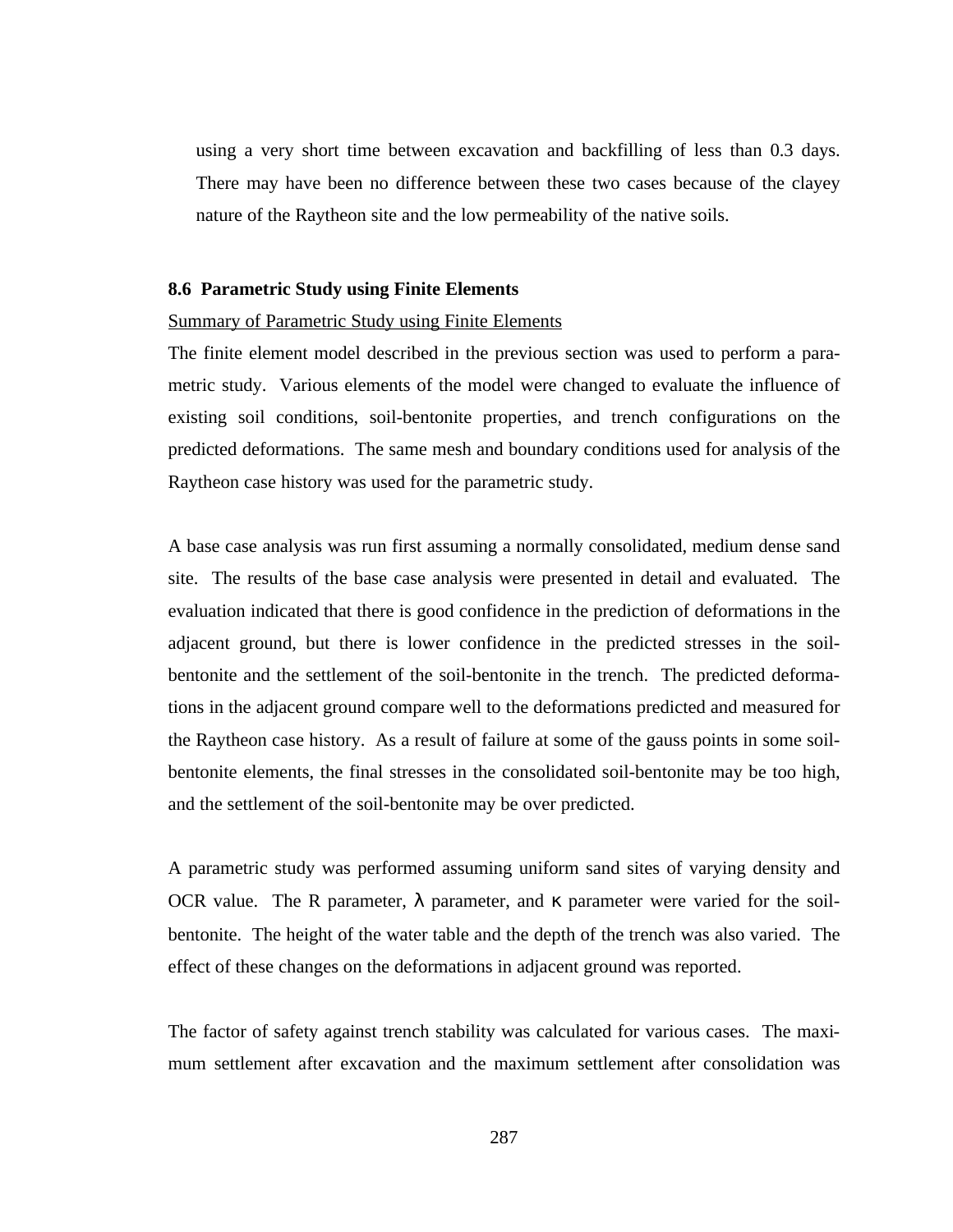also reported. The factor of safety was plotted versus the normalized maximum settlements.

## Conclusions from Parametric Study using Finite Elements

The following conclusions are from evaluation of the base case analysis:

- 1. As described in Chapter 6, it was necessary to assume that negative pore pressures existed above the water table to model the dissipation of pore pressures in the soilbentonite. During evaluation of the base case analysis, it was found that the negative pore pressures resulted in negative horizontal stress increments due to excavation above the water table. The negative horizontal stress increments caused unreasonable movements at the trench wall after the excavation phase. To counteract this, a pressure was applied to the face of the excavation to remove the effect of the negative pore pressures on the total horizontal stress. This pressure was removed during backfill placement to restore equilibrium.
- 2. For analysis of the base case, which is a site with sandy existing soil, very little deformation occurred during the excavation phase, and most of the deformations occurred during backfilling and consolidation. For analysis of the Raytheon case history, which is a site with clayey existing soils, very little deformation occurred during the excavation and backfilling phases; most of the deformations occurred during the consolidation phase.
- 3. Approximately 3 ft of settlement was predicted at the centerline of the soil-bentonite trench, and approximately 1 inch was predicted at the native ground surface near the trench wall. The settlement of 3 ft is 3% of the trench depth, which is within the range of reported values in the literature. There are 3 columns of elements representing the half-width of the soil-bentonite trench. Mostly uniform settlement of the soil-bentonite was predicted in the trench and most of the differential settlement between the soil-bentonite and the existing sand occurred in the thin soil-bentonite element next to the trench wall.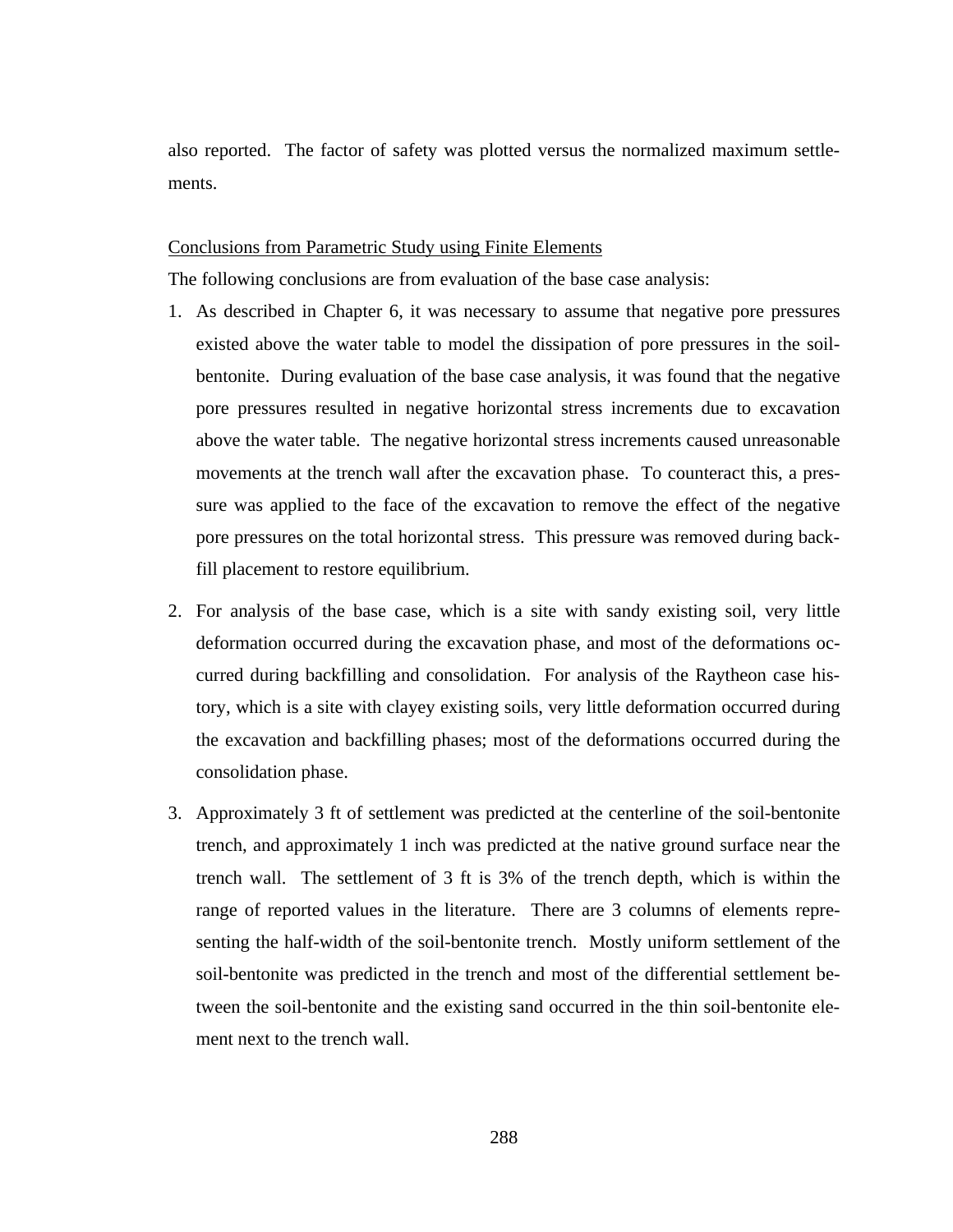- 4. The soil-bentonite elements were examined after consolidation for evidence of failure. Although the average stresses of the elements indicated that no elements were at failure, it was found that in the column of elements nearest the trench wall, typically 2 of the 4 gauss points in each element were at failure. The gauss points at failure were located closest to the trench wall. At these gauss points it was found that the shear stress was very low. The failure occurred during the backfilling phase, at low shear stresses. After failure, the mean stresses and shear stresses increase greatly at non-failed gauss points due to consolidation of the soil-bentonite; however, the mean stresses and shear stresses do not increase significantly at the failed gauss points. A constitutive model and numerical implementation that are capable of increasing shear stress with increased mean stresses after failure are required. It is thought that if interface elements had been available for use in the finite element model, the stresses could have been modeled more accurately. As described in Section 6.6, problems were encountered with interface elements, and their use had to be abandoned.
- 5. Due to failure at some gauss points in some of the soil-bentonite elements, it is thought that the shear stresses are too low in the soil-bentonite. Since the shear stresses were too low, they were not able to transmit enough load to the adjacent sand, and the vertical effective stresses predicted in the soil-bentonite are too high. In addition, predicted settlements in the trench may be too high due to excessive deformations near the failed gauss points.
- 6. The predicted vertical effective stress with depth in the first 2 columns of soilbentonite was found to be similar. The predicted vertical effective stress with depth in the third column was found to be less than the other 2 columns. The predicted vertical effective stress increases with depth for all columns. The predicted vertical effective stress are less than geostatic stresses and are greater than stresses predicted from lateral squeezing theory and arching theory. As stated above, the predicted vertical effective stress is thought to be over predicted.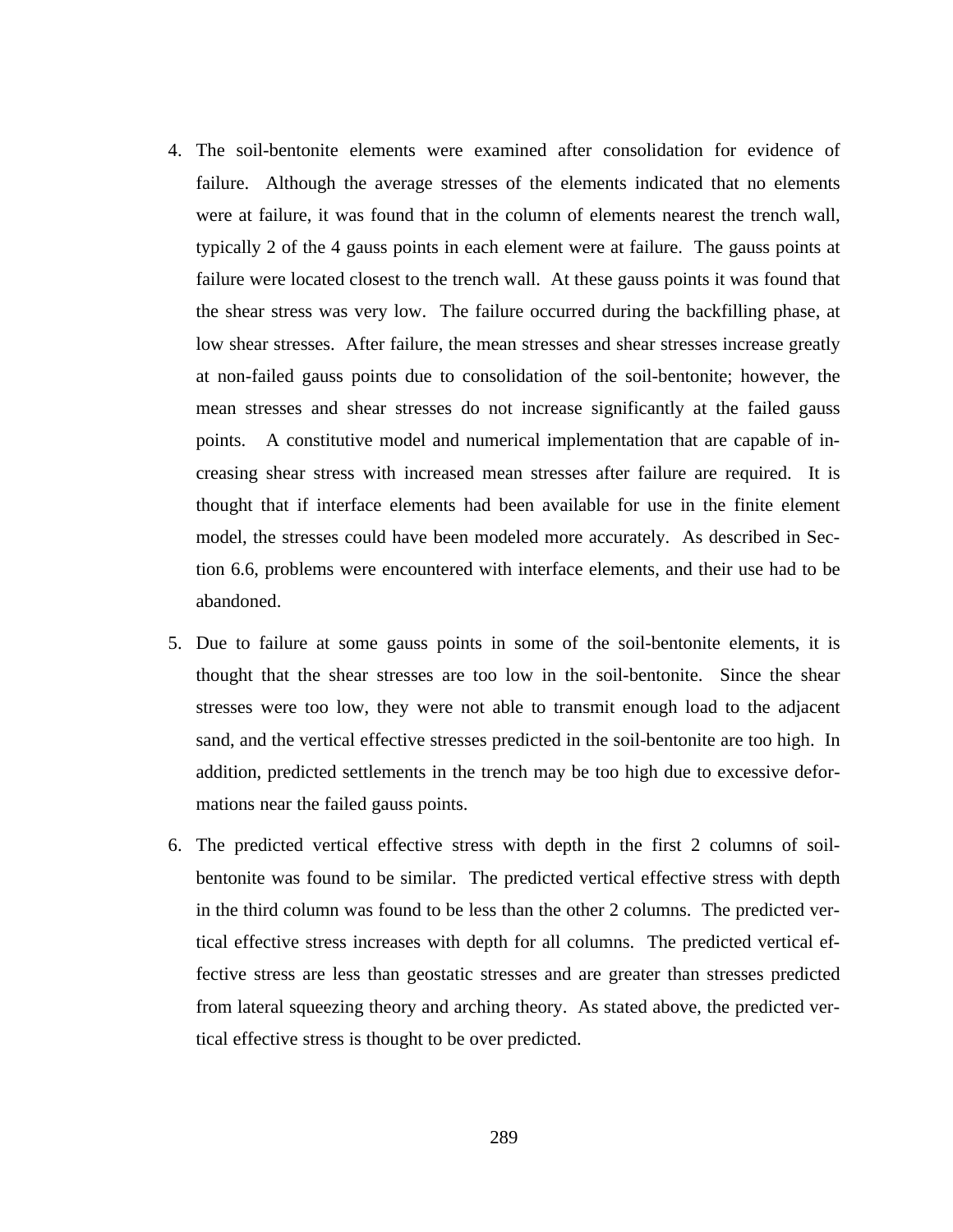7. The predicted horizontal effective stress with depth in the first 2 columns of soilbentonite are similar. The predicted horizontal effective stress with depth in the third column was less than the other 2 columns and is thought to be too low. Total horizontal force equilibrium does not seem to be met for the third column. The column is very thin and the shear stresses in the element are not great enough to account for the large difference in horizontal stress from the second to the third column. Horizontal force equilibrium does seem to be met for the column of sand next to the trench and the first two columns of soil-bentonite. For the first two columns, the predicted horizontal effective stress are less than geostatic stress, reasonably close to the stresses predicted from lateral squeezing theory, and greater than the stresses predicting from arching theory.

The following conclusions are from the parametric study:

- 1. Plots of predicted settlement and horizontal deformation in the adjacent ground were generated for each case of the parametric study. The figures indicate that the magnitudes for maximum settlement and lateral deformation are similar for each case analyzed. The maximum predicted settlement typically occurs at the trench wall and decreases with distance from the trench. The maximum predicted lateral deformation is approximately constant and has its greatest magnitude over the 50 ft closest to the trench. The lateral deformation decreases at greater distances from the trench. The graphs indicate that most of the predicted deformations occurs within 200 ft from the trench centerline, and this region has the greatest differential settlement. Significant deformation (greater than 1/4 inch) is predicted up to distances of 100 ft to 290 ft from the trench centerline for 100 ft deep trenches.
- 2. The parametric study indicates the following trends: decreasing the depth of the trench decreases the deformations. Decreasing the density of the sand, increases the deformations. Increasing the OCR of the sand increases the deformations. Increasing the R value of soil-bentonite increases the deformations. Increasing the  $\lambda$  value of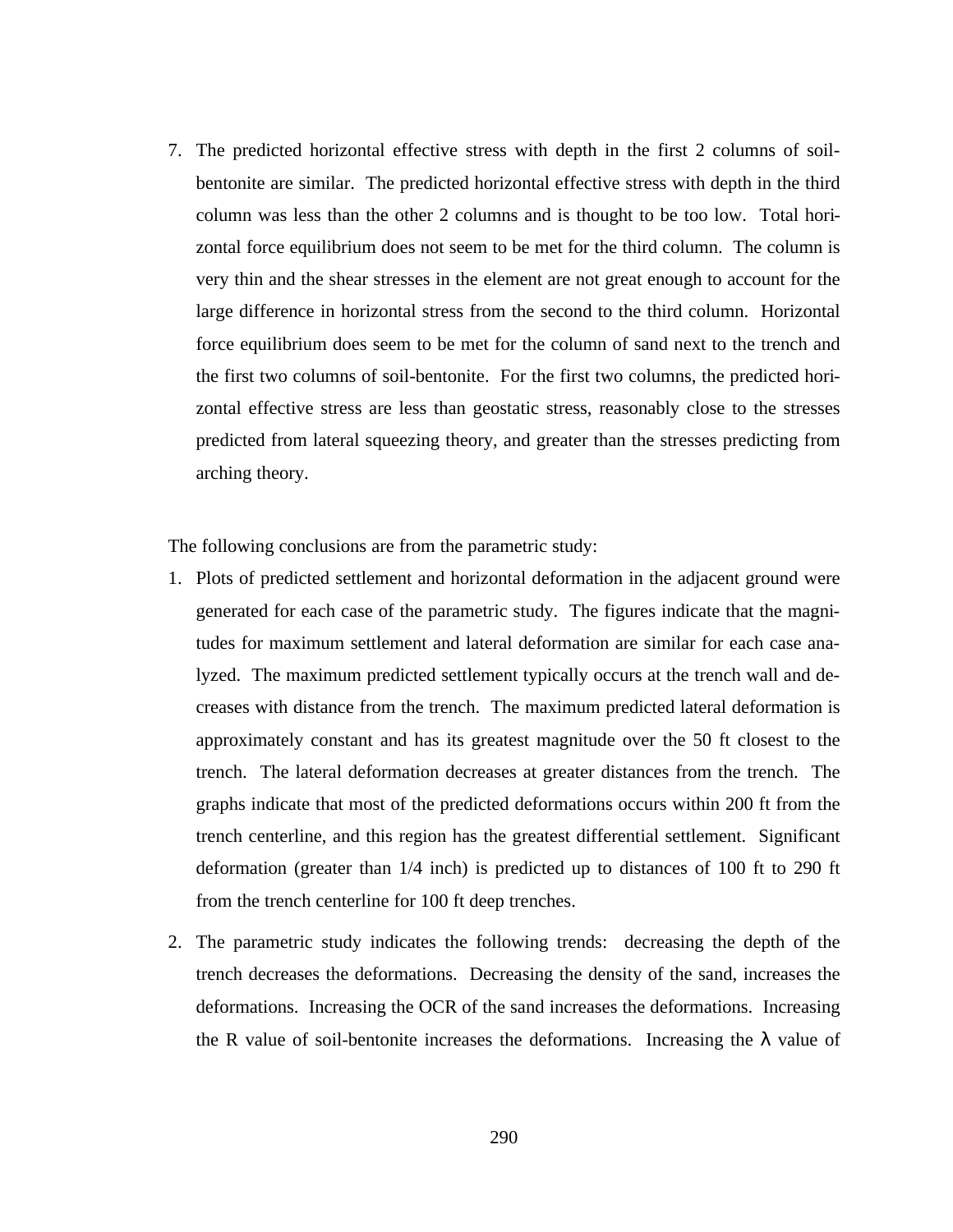soil-bentonite increases the deformations. Lowering the water table decreases the deformations.

- 3. Changing the density of the sand has the greatest effect on the deformations compared to the base case analysis. The next greatest effect is caused by varying the depth of the trench, followed by depth of water, soil-bentonite  $\lambda$  value, sand OCR, and soil-bentonite R value. Changing the R value of soil-bentonite has very little effect on deformations in adjacent ground. Changing the OCR from 1 to 2 has greatest effect on the magnitude of deformations for loose sands and the smallest effect on the magnitude of deformations for dense sands. The percent change in the deformations is about the same for changing the OCR from 1 to 2 regardless of soil density.
- 4. A trend was found between increasing normalized maximum settlement after consolidation and decreasing factor of safety against trench stability during excavation. The maximum settlement for various cases was normalized by the trench depth. Trend lines were estimated for various soil-bentonite  $\lambda$  values.

## **8.7 Practical Implications of Research**

The most important implication of this research for the practicing engineer is that the research provides the engineer with information which can be used to estimate deformations in adjacent ground due to construction of a soil-bentonite cutoff wall. The research provides plots of estimated ground deformations with distance from the trench due to construction of a 3 ft wide soil-bentonite wall at sand sites for various site conditions.

The plots of estimated ground deformations are the final result of this research on the mechanical behavior of soil-bentonite cutoff walls which includes laboratory testing on soil-bentonite, constitutive modeling of soil-bentonite, finite element modeling of construction of a soil-bentonite cutoff wall, and a parametric study using finite elements. Using Figures 7.12 through 7.19, the engineer can estimate deformations in adjacent ground at various distances from the trench. In addition, using Figure 7.20, the maximum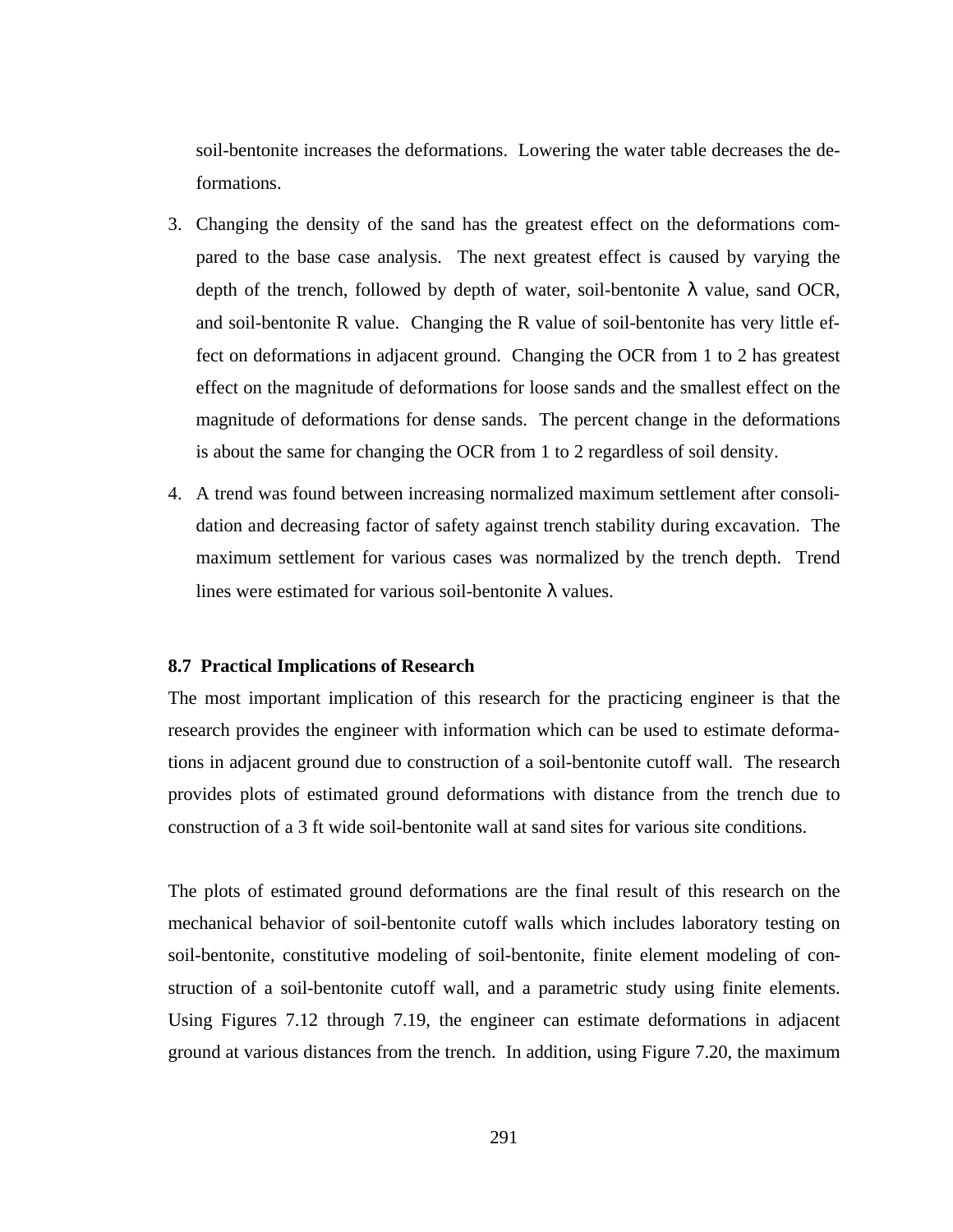deformation of the adjacent ground, which can be assumed to occur at the trench wall, can be estimated from a correlation between the factor of safety of the trench during excavation, and the compressibility of the soil-bentonite. Again, these figures apply for construction of a 3 ft wide soil-bentonite cutoff wall. Construction of a wider cutoff wall will most likely induce greater ground deformations.

## **8.8 Recommendations for Further Research**

Recommendations to increase the understanding of the mechanical behavior of soilbentonite cutoff walls are suggested below:

- 1. Case history data is very limited. It is recommended that more soil-bentonite cutoff walls are instrumented for lateral deformations and settlement in adjacent ground as well as settlement of the soil-bentonite in the trench. It is recommended that soilbentonite cutoff walls be instrumented for stresses in the soil-bentonite backfill.
- 2. The finite element model described in Chapter 6 can be modified to analyze a section including the native ground outside the area enclosed by the cutoff wall as well as the native ground inside the area enclosed by the cutoff wall. It is anticipated that a much larger mesh is required than the mesh described in Chapter 6. Analyses could be done using fully coupled fluid flow and deformation analyses to model draw down of the water table inside the area enclosed by the cutoff wall. In the model described in Chapter 6, the draw down was assumed to occur on both sides of the cutoff wall. The results could be compared to the analysis described in Chapter 6 to estimate the effect of seepage across the cutoff and the differential water pressure. If the effect is significant, the new model can be used to evaluate the effect of varying the draw down on adjacent ground deformations.
- 3. The results of the finite element analyses and parametric study were not able to provide accurate predictions of the final stress state in the soil-bentonite or the settlement of the soil-bentonite in the trench. It is thought that use of an interface element at the trench wall would produce more accurate results, provided that the constitutive